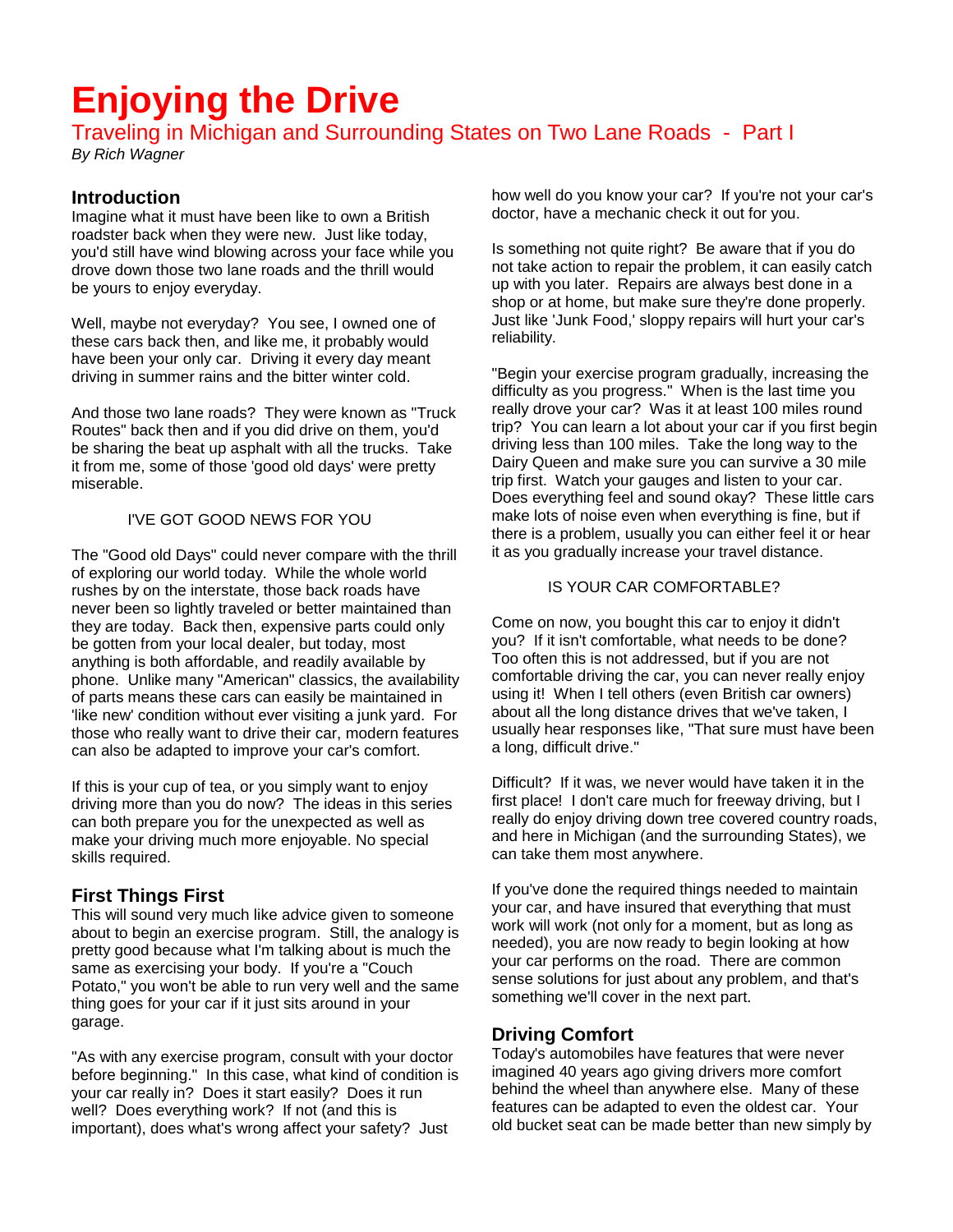adding a lumbar support into the seat's padding. Suspensions can either be modernized, or worn parts can be renewed to restore the car's handling ability.

Exactly how comfortable are you sitting in your car? It's very important to have sufficient room and this can be a problem for many of us. At 6' 3", I'm much too tall to fit properly into most of the smaller British cars, but there is enough room for me to fit into my MGB or Triumph. While you may fit comfortably in an MGA or many of the other smaller cars, as much as I admire them, I know they're all too small for me to really enjoy driving.

It's not easy to increase the space within the car, but with some effort, seats can be moved further back and even lowered slightly. If you are the only driver, an option would be to remove the seat tracks and mount it directly to the floor for added headroom. Done carefully, the removed parts could be replaced in the future.

Is your car comfortable to drive? Does it have one of those big or skinny steering wheels, or does the wheel rub against your leg while driving or shifting? Is your foot comfortable operating the gas pedal? Every car is different, but improvements can usually be made.

Smaller steering wheels, leather wheel covers and/or driving gloves can help, and the gas pedal position can be adjusted. In my MGB, I've modified the gas pedal position because I always felt I was holding my leg in an uncomfortable position. After doing this, my MGB has much the same feel as modern cars do.

If your car still has a 'Positive Ground' system, most modern accessories (and common sense) require you to change it. Conversion is very simple and instructions are written up in many "Moss" parts catalogs.



Want to install a radio and speakers? Modern radios feature push button tuning that finds the station for you, much safer than how it was before. Make certain that you have room to install adequate speakers so you'll be

able to hear with the top down because it won't be much use if you cannot hear it. One trick I've learned is to keep earplugs available. Using these, especially on windy days, I'm able to hear both the radio and my passenger more clearly because earplugs block out the wind noise. If you drive with the top down (and who doesn't), they really are essential for hearing protection as well as adding real comfort to the ride.

I'd be the first to admit that I'm not a Mechanic, but I do know something about preventative maintenance and that's coming next.

### **Maintenance**

It may seem strange, but regular drives of at least 30 miles long is probably the best preventative maintenance that you can do for your car. Just like your body, occasional exercise does little more than cause pain, but consistent exercise really develops both a sense of well being and improved fitness.

Provided that your car is road worthy, frequent drives down winding roads with the engine running between 2,000 and 3,000 RPM can add years of healthy life to the mechanical parts of your car. Harm that has been caused from extended storage can be reversed because everything has a chance to benefit from the good lubrication you should have already done to your car.

Occasional bumps and turns exercise everything that moves, both in the suspension and drive-train. Squeaks will either begin to disappear or you'll locate their source and eliminate them.

If you'll listen, your car has a lot to say. The engine, transmission, rear axle and body all have their own unique sound and regular driving is the best way to learn what needs attention while at the same time, you practice your driving.

Planning ahead is vitally important before you venture out and really begin driving. Just like with exercise, you need to have the items available that you need. In this case, you're planning for both you and the car, so you need to be ready for just about any emergency.

Being prepared is important, because having to find help when you're stranded on the road in an old British car can be both difficult and embarrassing.

Coming up next: Planning ahead.

*Look for part 2 of this multi-part article in the June Issue of Can-Am Connection* 

…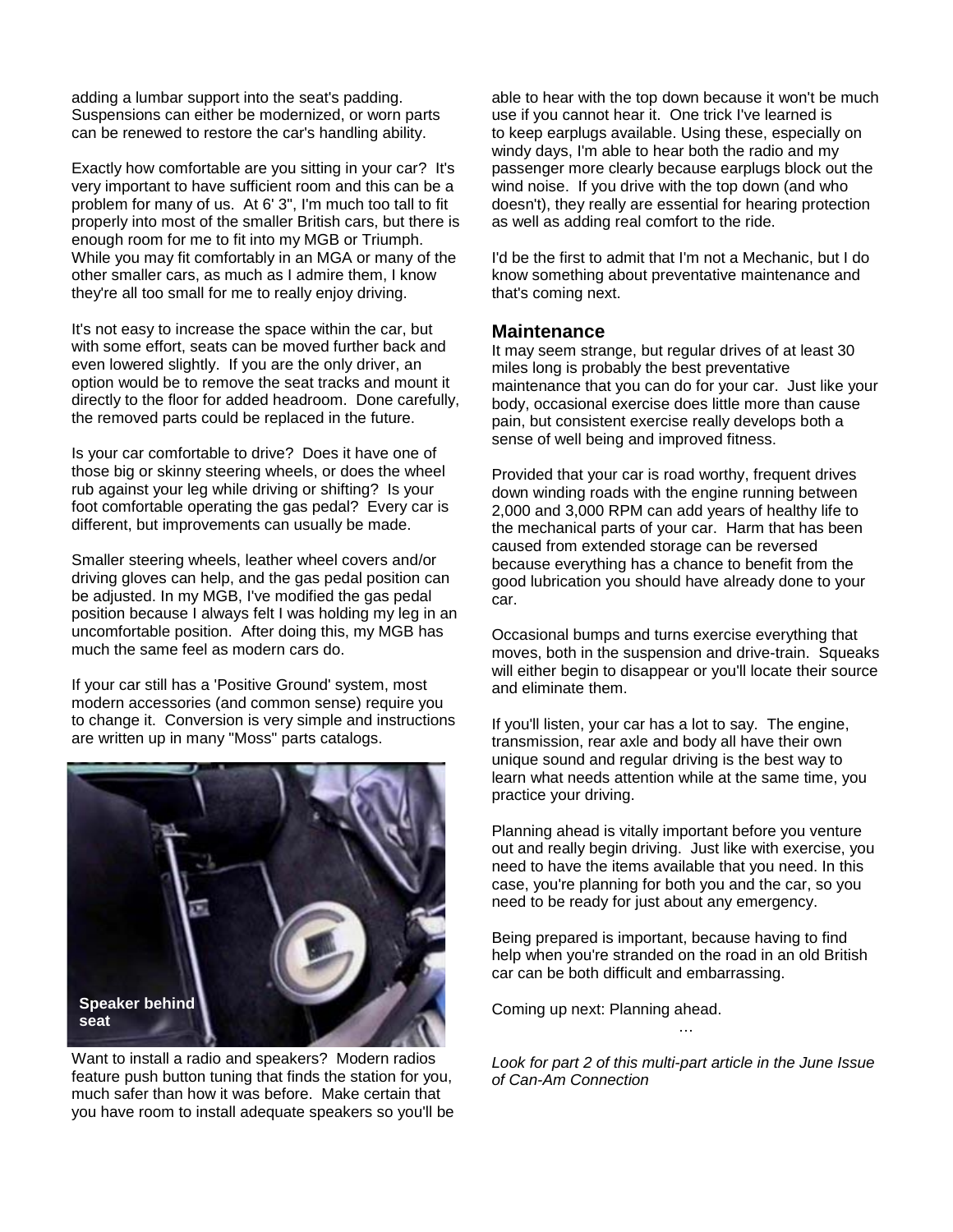# **Enjoying the drive**

Traveling in Michigan and surrounding states on two lane roads

*By Rich Wagner* 

# **Planning Ahead**

 PLANNING FOR THE WORST (A parable to consider)

Back when I was about eleven, my friend Pete and I were always hanging out at the local shopping plaza and I still remember one day in particular when Pete became a hero.

We had come upon a woman upset because she had locked her keys in the car. The motor was still running and neither she nor anyone else that had gathered around seemed to know what to do. I sure didn't know how to shut off the car, but my friend did.

Pete opened the hood (you could do that back then) and said he could stop the car by disconnecting the battery. There was only one problem; we didn't have any tools!

You may not believe this, but Pete called out to some boys riding by on their bikes and asked if anyone had a wrench. As it turned out, one boy did have a wrench and it was just the right size to fit the bolt on the battery cable. It took him just a minute to disconnect the ground cable and as we all should know, that's the ONLY 'correct' cable to undo first.

Later as Pete told the story to his folks, I remember him saying how surprised he was that those boys had just the right size wrench. Lucky coincidence? You bet it was.

Most of us have experienced times like this where we've been lucky, but that is not the important lesson in this story.

Almost every roadside emergency has a simple solution, but if you don't have anything to work with, you sure can't do much. Lucky coincidences are great to take advantage of, but don't ever count on them!

A properly maintained vehicle, driven on a regular basis will be very reliable, but minor problems are to be expected and, trust me, they will happen! Nearly every trip we've taken has had at least one minor mishap. Most we were prepared for but we've always managed to come back on our own. Yes, we've been lucky many times to be at just the right place when we've had problems, but we were also prepared.

There are several things to consider when you plan for the worst. Of course this includes both tools and various parts, but equally important are items to have on hand to stay clean.

Let's say you're on the way to some important event and that darn MG fuel pump fails. You've got the parts and know what to do, but how dirty are you going to get when you change it on the road? If you have a small tarp, some old clothes and maybe a pair of disposable gloves, you can do the job in a few minutes and no one will know you had trouble unless you tell them. Should you get a flat, that tarp can protect your nice clean trunk as well as anything else you've put in there when the dirty tire replaces your clean spare.

Tools, spare parts, miscellaneous nuts & bolts, terminals, wire and clamps can be easily stored in many areas of the car keeping the trunk space free for when you travel. There's really lots of room, just don't forget where you put them!

If you've planned ahead, you'll be as able as anyone to do simple roadside repairs. From a broken wire to replacing a radiator hose, the problems you're likely to experience usually only require basic skills. Provided you have the tools and parts with the car, you might even be able to help someone else.

## **Finding the Room**

Finding room to store items in your car first requires making a list of what you should have on hand for emergencies. Below is a list of what I carry when traveling in either of my cars.

### **1. Spare Keys, Emergency Phone Numbers, and**

**Money** If you should loose your key, where in the world do you think you're going to get another one made? If you loose your wallet, you've lost everything unless you've got some way of contacting others. I'm sure my list of numbers isn't up to date, but it should include everything from your drivers license to credit card numbers as well as phone numbers. You can make up a code system when you write down this information so someone else will not be able to use it. With some money hidden with the spare keys, you won't need to go begging for help when you need to call friends and cancel credit cards. Stored carefully, it's as good as money in the bank.

**2. Fire Extinguisher** Every car should have one, but very few do.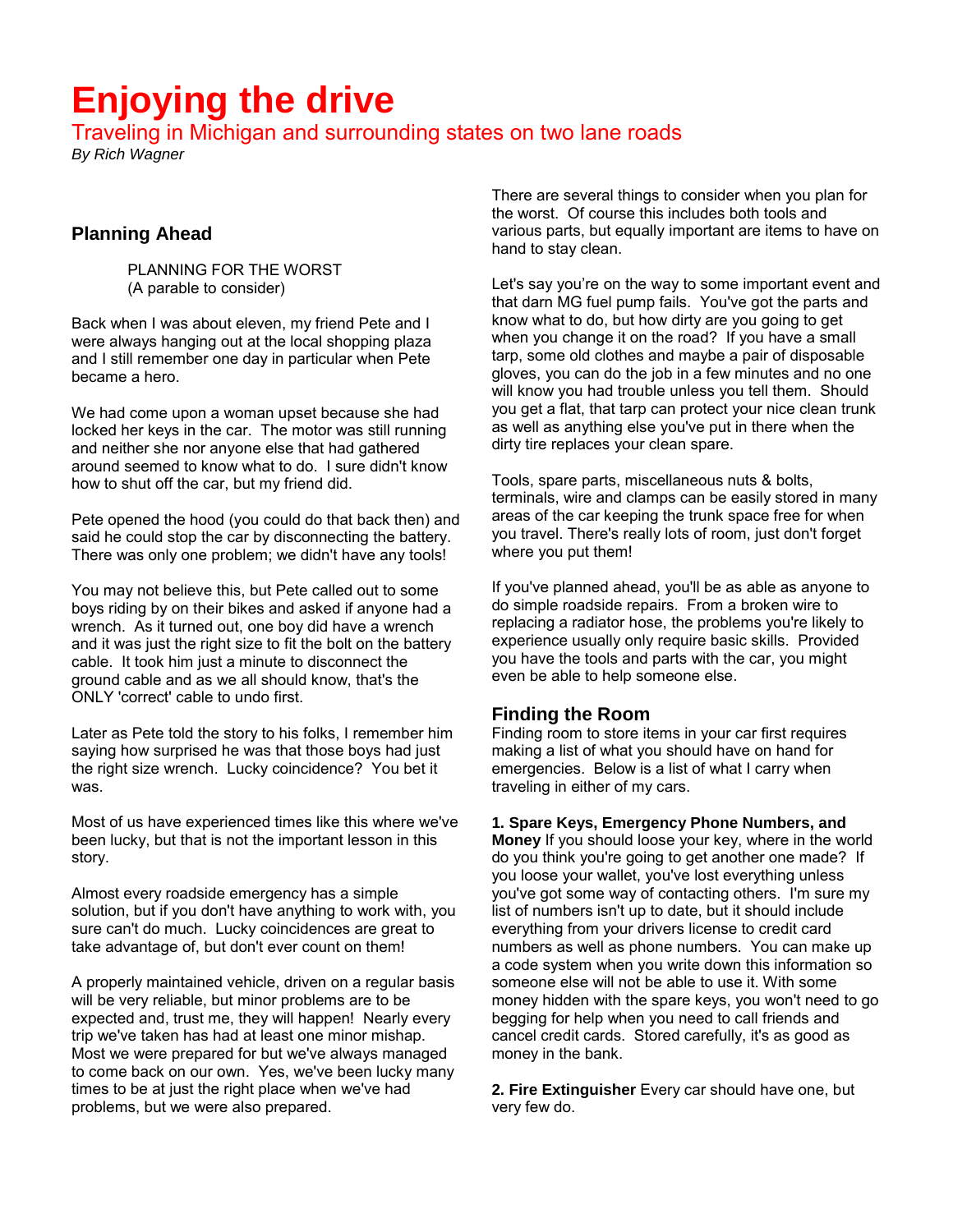**3. Oil** Did you ever try to find 20/50 oil at a gas station? Today, oil comes in very easy to use containers that can easily be stored.

**4. Fan Belt** All cars have one, even if yours doesn't have a pulley driven fan.

**5. 'Premixed' Antifreeze** Any problems with the cooling system will require replacing coolant.

**6. Brake Fluid** Be very careful with storing this since most types will damage paint.

**7. Flashlight** Sometimes they're even helpful in daylight.

**8. Tarp** A very useful item for many reasons. Mine fits out of sight, either under my floor mat or seat.

**9. Work Clothes** This also includes paper towels, hand cleaner and even better, a supply of thin latex 'examine' gloves.

**10. Tools** These include 'wheel chocks', small ignition and regular wrenches in addition to a spark plug socket. You should also have a gap tool, SU adjusting tool, voltage tester, screwdrivers, pliers, saw blade (to cut metal) and a razor knife handy.

**11. Parts** Almost all common spares that you own can be kept in the car. Various hoses, clamps, spark plugs, plug wires and cap, a fused wire, terminals, tape, nuts & bolts, safety wire and perforated hanger strap won't take up hardly any space, but will be worth their weight in gold when you need them.

**12. Major Parts** Includes fuel & water pumps (with the necessary gaskets), a spare coil and

an alternator or generator, depending on your car.

The list may sound like a lot, but except for some of the major parts, there's plenty of room to store everything out of sight in the car. While yours may not be an MGB, the following storage tips can help you to find the room too. Here's what I do.

MGB STORAGE

**A. In the Trunk** There's a cavity under the spare tire that has room for storage. This is my favorite spot to store keys, money, emergency numbers, hand cleaner, paper towels and perhaps even old work clothes. This

> is an area that's normally unseen and will keep these items both safe and clean. Keeping your papers in sealed plastic further insures that they won't get wet.

The area between the spare and where the end of the original fuel pump is located works perfectly for storing tire changing tools and a scissors jack (you should never risk using the car's 'original' jack). I keep mine there along with a spare fuel pump and an assortment of wrenches and

screwdrivers. Another item that I store in my trunk way up high and suspended by the lid hinges is a golf umbrella. It's always accessible, stored out of the way in the trunk and useful for both rain or sun. Whenever it's needed, it's easy to get to.

**B. Battery Box** If you're lucky enough to have an older MG, the ones with two battery boxes, your car already has a perfect spot for storing many items. Another important thing to consider; is your battery securely fastened? If it just sits there unsupported (like mine does), at least insulate the top of the terminals with cardboard so there's no possibility of shorting out should the battery bounce when you hit a bump.

**C. Under the floor mat and seat**  Tarps and plastic bags can easily be stored here. Small umbrellas can also be stored under the seat. In addition to the pocket located on the passenger side, you can usually find extra space behind

the center radio consul to store a full size Flashlight.

**D. Engine Compartment** There's is usually lots of room here. In the cavities near the back on either side, you'll find room for storing quarts of oil and a spare fan belt. If you have one of those washer fluid bottles,



 **Lots of storage under the hood** 



**Fire extinguisher stores behind the** 

**seat within easy reach**